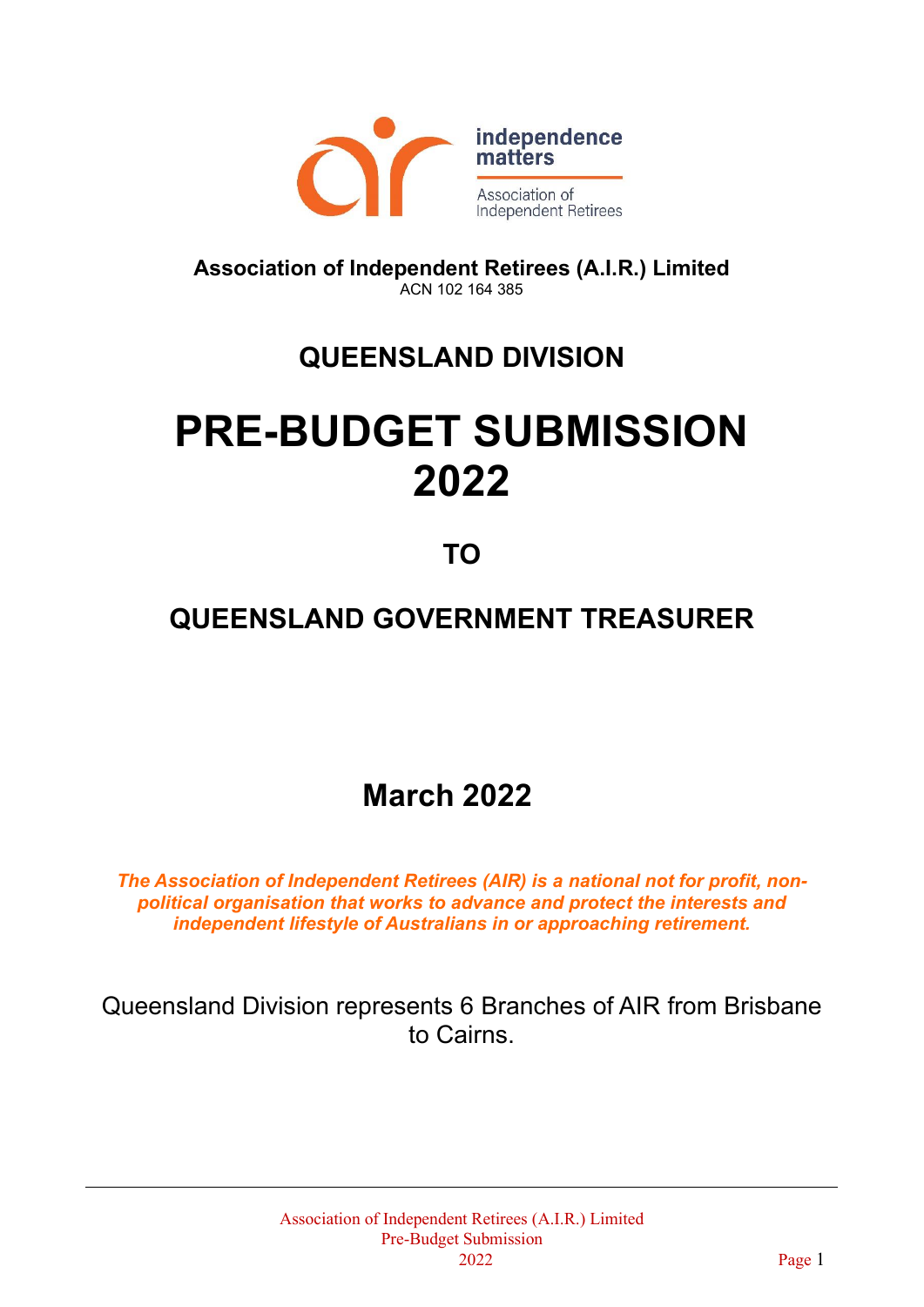#### **INTRODUCTION**

The Association of Independent Retirees (A.I.R.) Limited was formed in Queensland in 1990. AIR is now a National, not-for-profit, non-party political organisation. Members are Australian residents who intend to be or are fully or partly self-funded in retirement. AIR is the peak body representing the interests of retirees who have planned for a sustainable retirement, not wholly reliant on the Government.

Members of AIR have a wide range of views, however, they all expect Government policies to be fair and non-discriminatory. It is in the interests of both Federal and State Governments to adopt policies which provide incentives for all retirees to maintain a reasonable level of retirement income, to retain their independence, to contribute to the economic development of the nation and to avoid becoming a drain on the public purse.

Fully and partly self-funded retirees need assistance given escalating costs, the current low interest environment and the increasingly uncertain world political and health situation. These factors have impacted negatively on retirees, who often have limited opportunities to increase their income. Despite these factors, retirees continue to make a significant contribution to the nation as taxpayers, family supporters, volunteers for not-for-profit organisations and interstate tourists.

In preparing this Submission, the Government's difficult fiscal circumstances have been recognised.

The Australian Bureau of Statistics indicates that persons over 65 represent about 20% of the population eligible to vote in Queensland. The majority of these would be retirees. In addition, there is another 15% in the 55 to 65 cohort that are either retired or considering retirement. Statistics show that the percentage of older people in the total population is gradually increasing.

The Queensland Division of AIR welcomes the opportunity to provide this Pre-Budget Submission and requests that this Submission is given favourable consideration when Government prepares the 2022-2023 State Budget.

Should you require any further details in relation to this Submission or other matters, please do not hesitate to contact Margaret Mourik Tel: 0478 479 049, E mamourik53@gmail.com President, Queensland Division, Association of Independent Retirees (A.I.R.) Ltd.